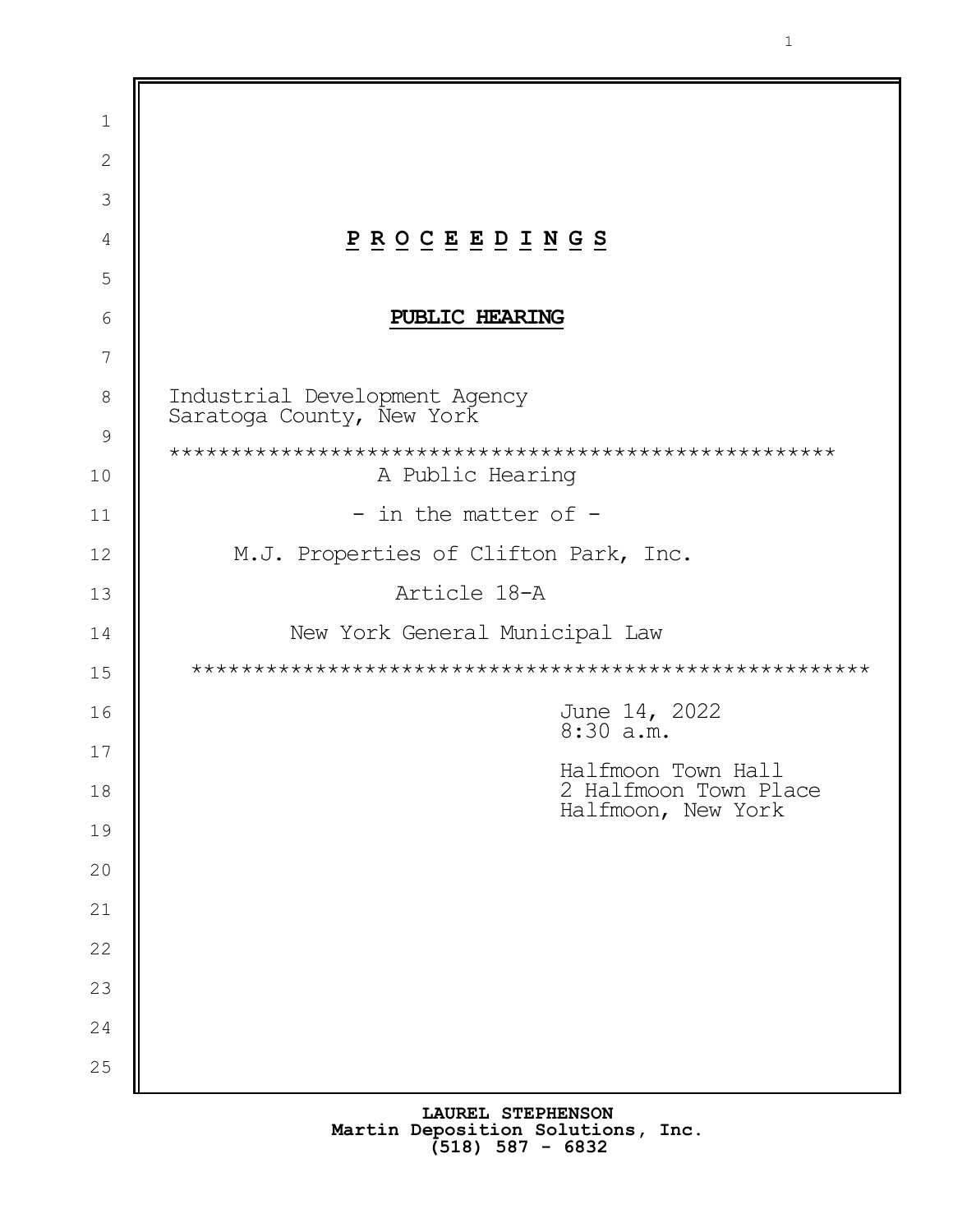1 2 3 4 5 6 7 8 9 10 11 12 13 14 15 16 17 18 19 20 21 22 23 24 25 **PRESENT**: **FOR THE INDUSTRIAL DEVELOPMENT AGENCY**: Rod Sutton Chairman Philip Klein Member Kevin Tollisen Member Yvonne Manso Member Tom Lewis Member Erinn Kolligian Member **IDA Staff Members**: Scott Duffy CEO Jeff Many CFO James Carminucci IDA Counsel Michael Valentine Administrator **EXHIBITS Number Description For Ident.** 1 Affidavit of Service 1<br>2 Notice of Public Hearing 3<br>3 Letters to Taxing Jurisdictions 3 Notice of Public Hearing Letters to Taxing Jurisdictions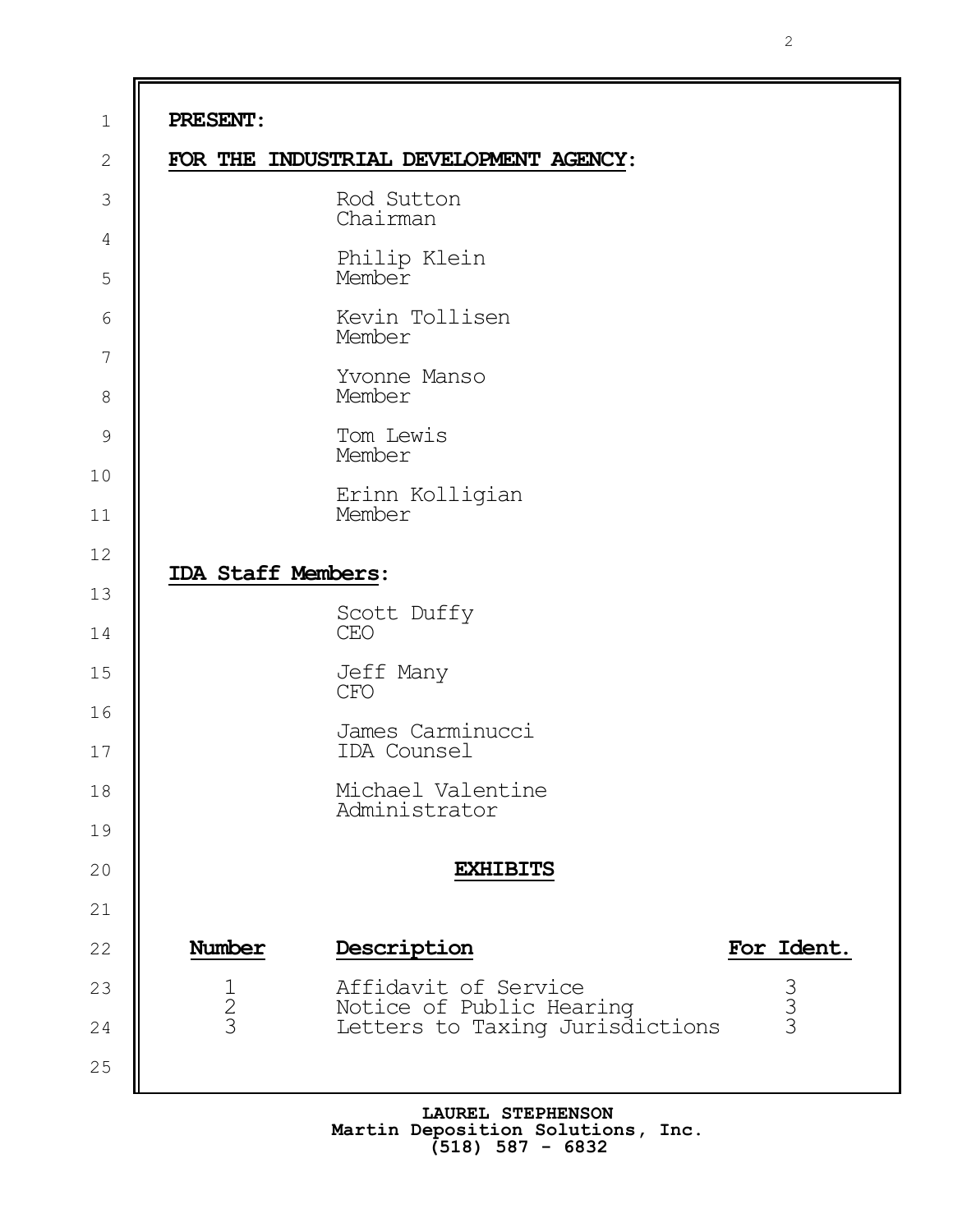| $\mathbf 1$    | Proceedings - June 14, 2022                       |  |
|----------------|---------------------------------------------------|--|
| $\mathbf{2}$   | (Exhibits Numbers $1, 2,$ and 3 were marked       |  |
| 3              | for identification, this date.)                   |  |
| 4              | CHAIRMAN SUTTON: I'll call to order the           |  |
| 5              | Public Hearing of the Industrial Development      |  |
| 6              | Agency of Saratoga County.                        |  |
| $\overline{7}$ | The Public Hearing scheduled for today,           |  |
| $8\,$          | June 14th, 2022, is being held by the County of   |  |
| $\mathsf 9$    | Saratoga Industrial Development Agency in         |  |
| 10             | accordance with the provisions of Article 18-A of |  |
| 11             | the New York General Municipal Law with respect   |  |
| 12             | to M.J. Properties of Clifton Park, New York.     |  |
| 13             | The public has been made aware of the             |  |
| 14             | Hearing through legal advertisement and by        |  |
| 15             | posting to the Agency's website. The three        |  |
| 16             | taxing jurisdictions affected by the Project --   |  |
| 17             | the Town of Halfmoon, County of Saratoga, and the |  |
| 18             | Shenendehowa Central School District -- were      |  |
| 19             | notified of the Hearing by e-mail and by          |  |
| 20             | certified, return receipt mail dated June 2,      |  |
| 21             | 2022.                                             |  |
| 22             | The notice posted to the Agency website           |  |
| 23             | advised that comments may also be submitted to    |  |
| 24             | the Agency in writing or electronically by e-mail |  |
| 25             | to mvalentine@saratogacountyny.gov.               |  |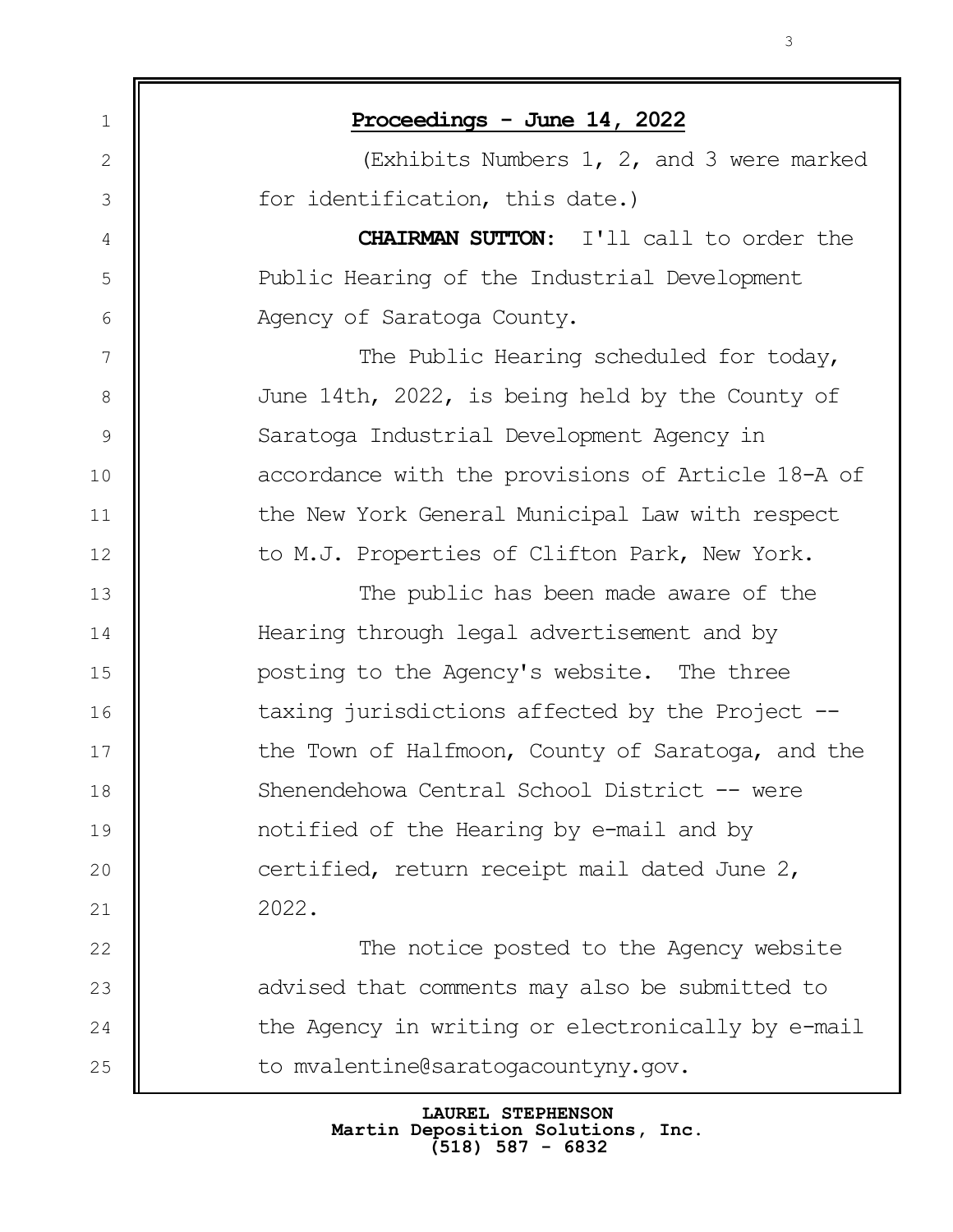| $\mathbf 1$    | Proceedings - June 14, 2022                       |  |
|----------------|---------------------------------------------------|--|
| 2              | Minutes of this Public Hearing will be            |  |
| 3              | transcribed and later posted on the Agency's      |  |
| 4              | website.                                          |  |
| 5              | We have received an application from M.J.         |  |
| 6              | Properties, Incorporated, an S Corporation of New |  |
| $\overline{7}$ | York State with a mailing address of 1 Fairchild  |  |
| $8\,$          | Square, Clifton Park, New York.                   |  |
| $\mathsf 9$    | The Company has requested that this               |  |
| 10             | Agency undertake a Project consisting of the (A)  |  |
| 11             | acquisition of an interest in an approximately    |  |
| 12             | 13.80-acre parcel of land identified as tax       |  |
| 13             | parcel SBL 260.-1-42.13 located at 13 Tabor Road  |  |
| 14             | in the Town of Halfmoon, Saratoga County, New     |  |
| 15             | York, (B) construction on that land of an         |  |
| 16             | approximately 43,250-square foot warehouse/flex   |  |
| 17             | building to be leased to tenants, and (C) the     |  |
| 18             | acquisition and installation of certain           |  |
| 19             | furnishings, machinery, and equipment.            |  |
| 20             | Together, the Equipment, the Facility,            |  |
| 21             | and the Land shall be noted as the Project        |  |
| 22             | Facility.                                         |  |
| 23             | Total costs associated with the                   |  |
| 24             | acquisition, construction, and installation of    |  |
| 25             | the Project Facility are estimated to be          |  |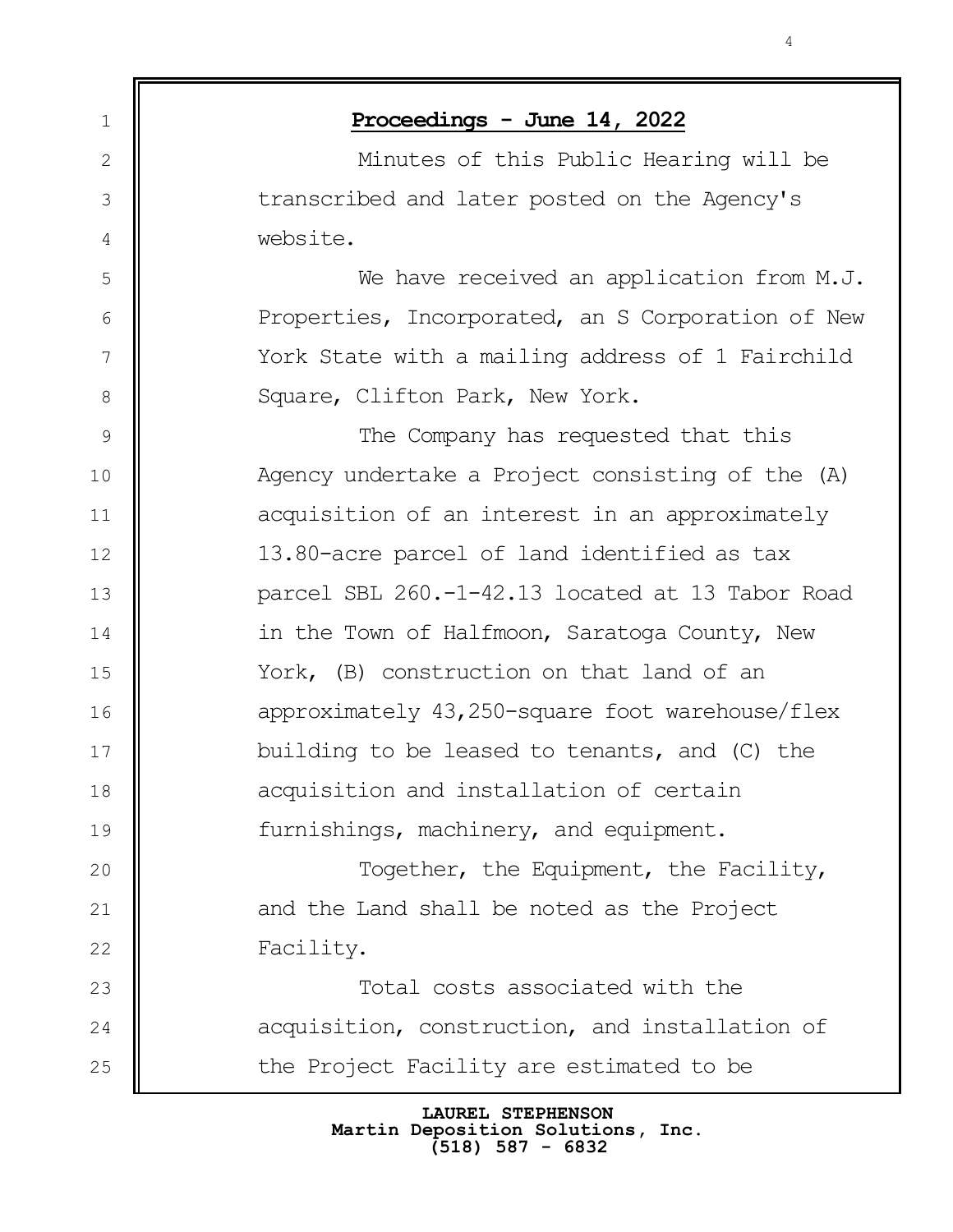1 2 3 4 5 6 7 8 9 10 11 12 13 14 15 16 17 18 19 20 21 22 23 24 25 **Proceedings - June 14, 2022** \$3,921,500. The Agency is considering whether to undertake the Project and finance the Project by executing and delivering a mortgage or mortgages to secure a borrowing or borrowings by the Owner in an aggregate principal amount sufficient to finance all or a portion of the cost to acquire, construct, and install the Project Facility and the cost of the Loan. The principal amount currently estimated to be financed, according to the application, is \$3,000,000. If the undertaking of the Project and execution and delivering of the mortgage or mortgages are approved by this Agency, then the Project may be granted such exemptions with respect to a portion of the mortgage recording tax and state and local sales tax as are applicable to commercial service facilities as described in the Agency's Uniform Tax Exemption Policy. This policy was adopted on March 11th, 1999, and amended last on October 14th, 2014, subject to deviation as determined by the Agency. The Project Facility will be acquired,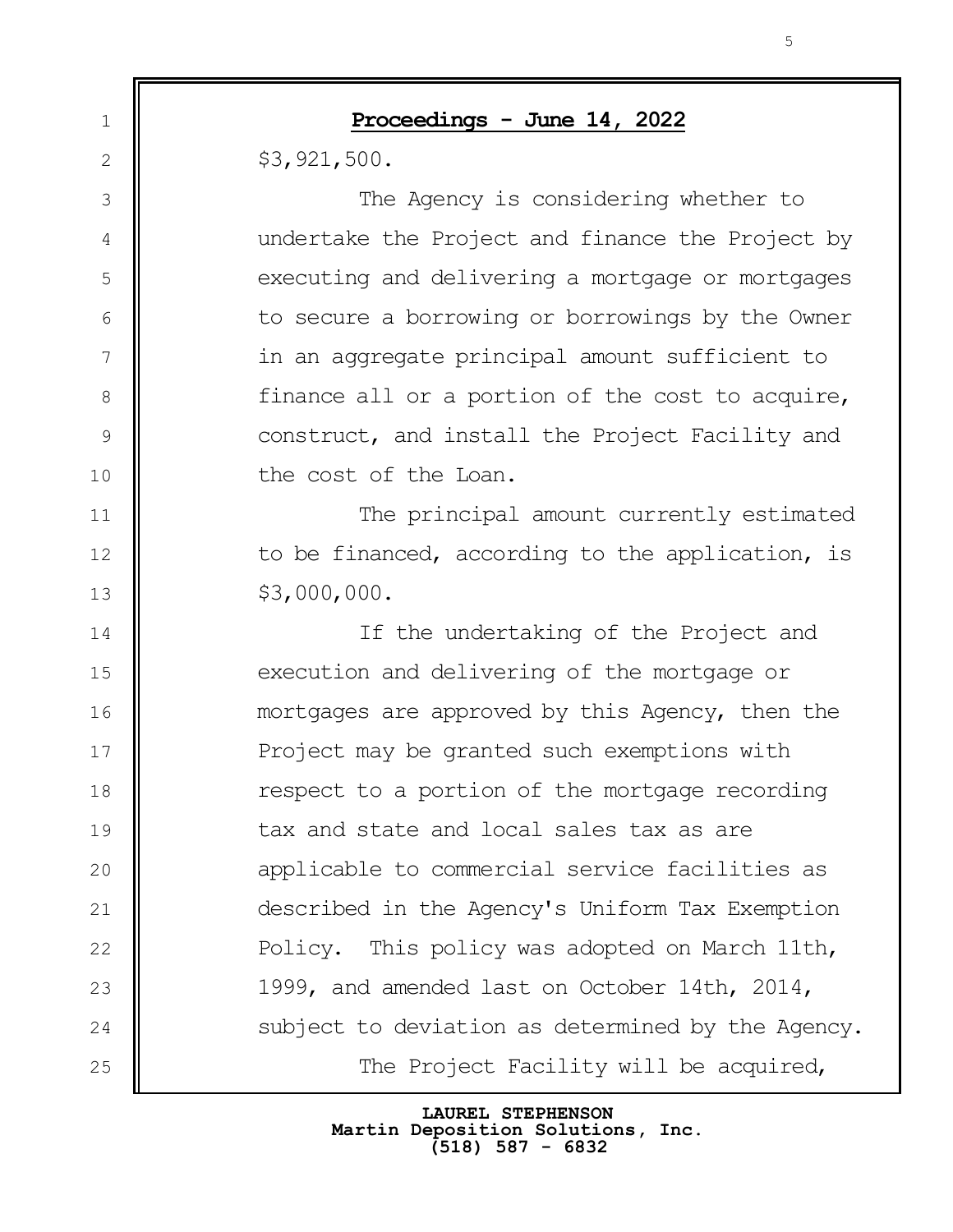| $\mathbf 1$     | Proceedings - June 14, 2022                       |  |  |  |
|-----------------|---------------------------------------------------|--|--|--|
| $\mathbf{2}$    | constructed, and installed by the Agency and      |  |  |  |
| 3               | leased or sold by the Agency to the Applicant,    |  |  |  |
| 4               | pursuant to a Project Agreement. The Applicant    |  |  |  |
| 5               | and the Tenants will be the initial users of the  |  |  |  |
| 6               | Project Facility, and the Mortgage will be a      |  |  |  |
| $7\phantom{.0}$ | special obligation of the Agency payable solely   |  |  |  |
| $8\,$           | out of certain proceeds of the Agreement and      |  |  |  |
| $\mathsf 9$     | certain other assets of the Agency pledged to the |  |  |  |
| 10              | repayment of the Loan.                            |  |  |  |
| 11              | I will now ask IDA Counsel, James                 |  |  |  |
| 12              | Carminucci, if proper legal notice was provided   |  |  |  |
| 13              | for the Public Hearing in accordance with the     |  |  |  |
| 14              | regulations?                                      |  |  |  |
| 15              | MR. CARMINUCCI: Yes, Mr. Chairman,                |  |  |  |
| 16              | notice of the Public Hearing was published in the |  |  |  |
| 17              | Daily Gazette on May 25th, 2022, and a letter was |  |  |  |
| 18              | sent to the affected taxing jurisdictions on June |  |  |  |
| 19              | 2nd, 2022.                                        |  |  |  |
| 20              | <b>CHAIRMAN SUTTON:</b> Thank you.                |  |  |  |
| 21              | Agency members present today are Philip           |  |  |  |
| 22              | Klein, Kevin Tollisen, Tom Lewis, Erinn           |  |  |  |
| 23              | Kolligian, Yvonne Manso, and myself, Rod Sutton,  |  |  |  |
| 24              | Chairman.                                         |  |  |  |
| 25              | Staff present are Scott Duffy, CEO; Jeff          |  |  |  |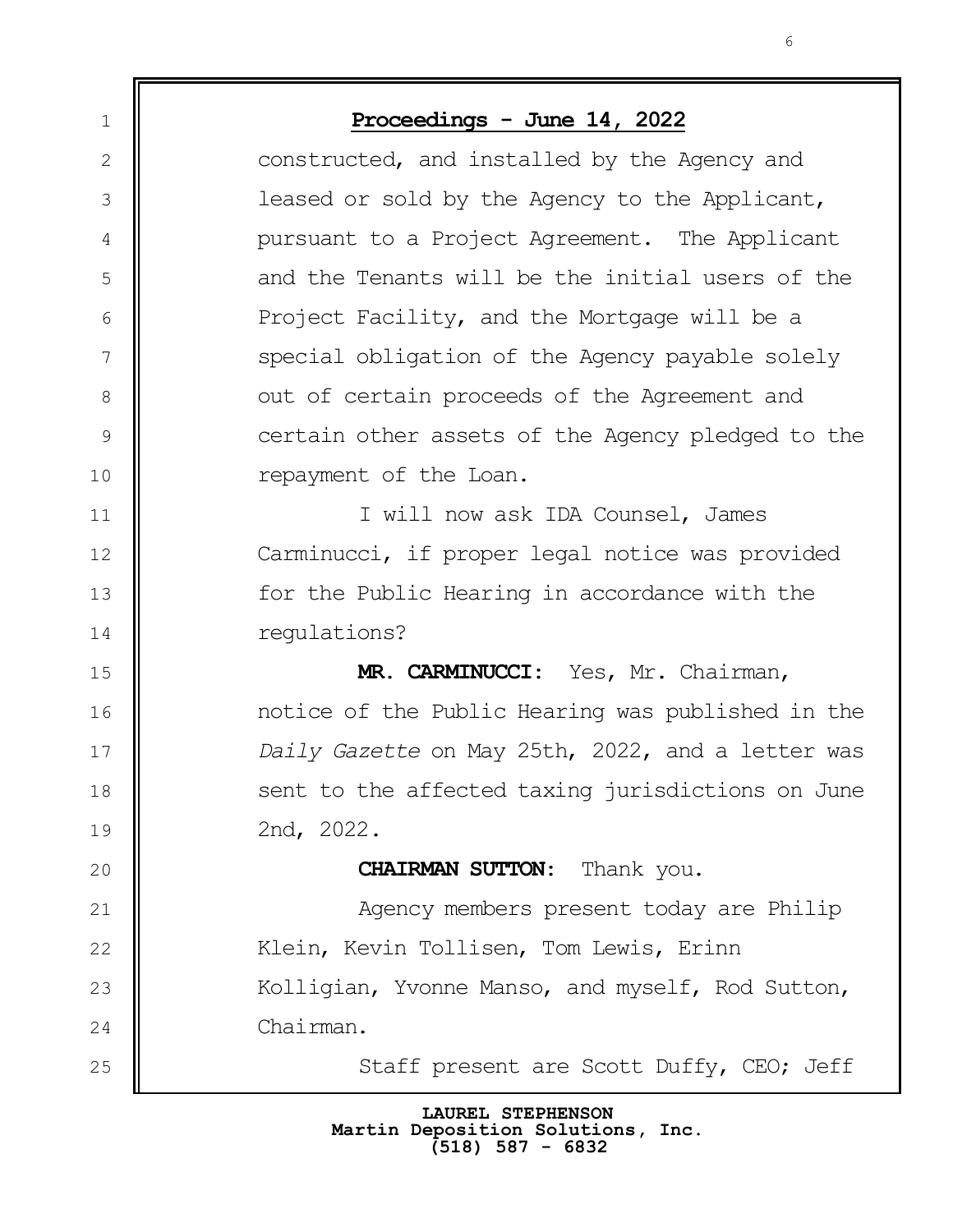| $\mathbf 1$    | Proceedings - June 14, 2022                       |  |
|----------------|---------------------------------------------------|--|
| $\mathbf{2}$   | Many, CFO; IDA Counsel James Carminucci, and      |  |
| 3              | Michael Valentine, Administrator.                 |  |
| $\overline{4}$ | Regarding the application, the request            |  |
| 5              | for the Project was last presented to this Agency |  |
| 6              | on May 10th, 2022, and that application and       |  |
| 7              | supporting material have been available for       |  |
| $8\,$          | review by any interested parties since received   |  |
| $\mathsf 9$    | by staff on May 6th, 2022, at the IDA office at   |  |
| 10             | 50 West High Street in Ballston Spa.              |  |
| 11             | Since the presentation of that                    |  |
| 12             | application, are there any additional comments or |  |
| 13             | thoughts from the staff or the Applicant that     |  |
| 14             | need to be provided at this Public Hearing        |  |
| 15             | relative to the application that was previously   |  |
| 16             | submitted, Dennis?                                |  |
| 17             | MR. BROBSTON: Mr. Chairman, there are no          |  |
| 18             | changes to the application.                       |  |
| 19             | <b>CHAIRMAN SUTTON:</b> Thank you. Staff,         |  |
| 20             | anything?                                         |  |
| 21             | (No response.)                                    |  |
| 22             | <b>CHAIRMAN SUTTON:</b> I'm, therefore, going     |  |
| 23             | to now open the Hearing for any input from the    |  |
| 24             | public or response to comments relative to the    |  |
| 25             | application.                                      |  |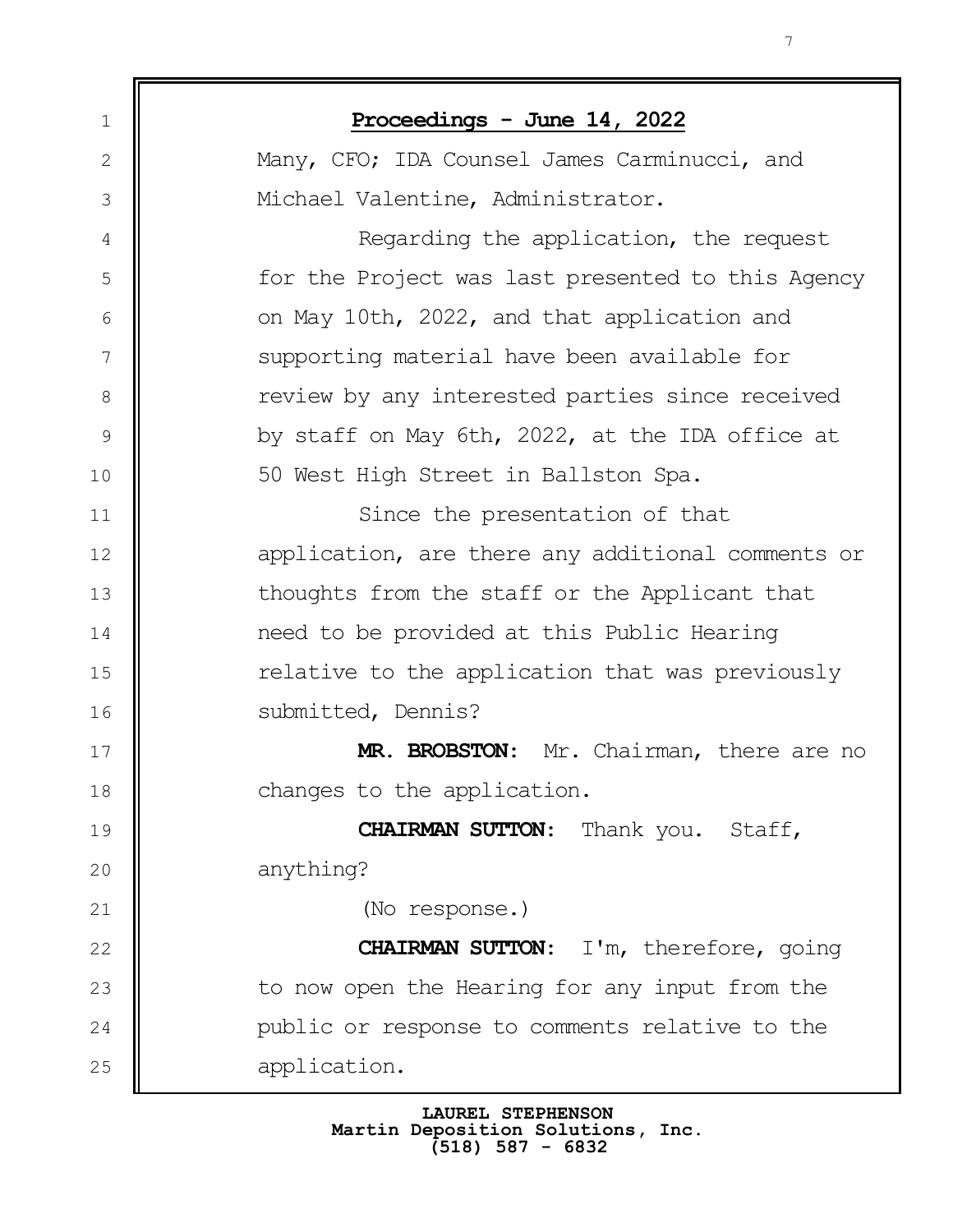| $\mathbf 1$   | Proceedings - June 14, 2022                   |
|---------------|-----------------------------------------------|
| $\sqrt{2}$    | (No response.)                                |
| $\mathcal{S}$ | CHAIRMAN SUTTON: Seeing none, we will         |
| $\sqrt{4}$    | now close the Public Hearing.                 |
| 5             | (Whereupon, at 8:40 a.m. the proceedings      |
| $\sqrt{6}$    | in the above-entitled matter were concluded.) |
| $\sqrt{ }$    |                                               |
| $\,8\,$       |                                               |
| $\mathcal{G}$ |                                               |
| 10            |                                               |
| $11$          |                                               |
| 12            |                                               |
| 13            |                                               |
| 14            |                                               |
| 15            |                                               |
| 16            |                                               |
| 17            |                                               |
| $18$          |                                               |
| 19            |                                               |
| 20            |                                               |
| 21            |                                               |
| 22            |                                               |
| 23            |                                               |
| 24            |                                               |
| 25            |                                               |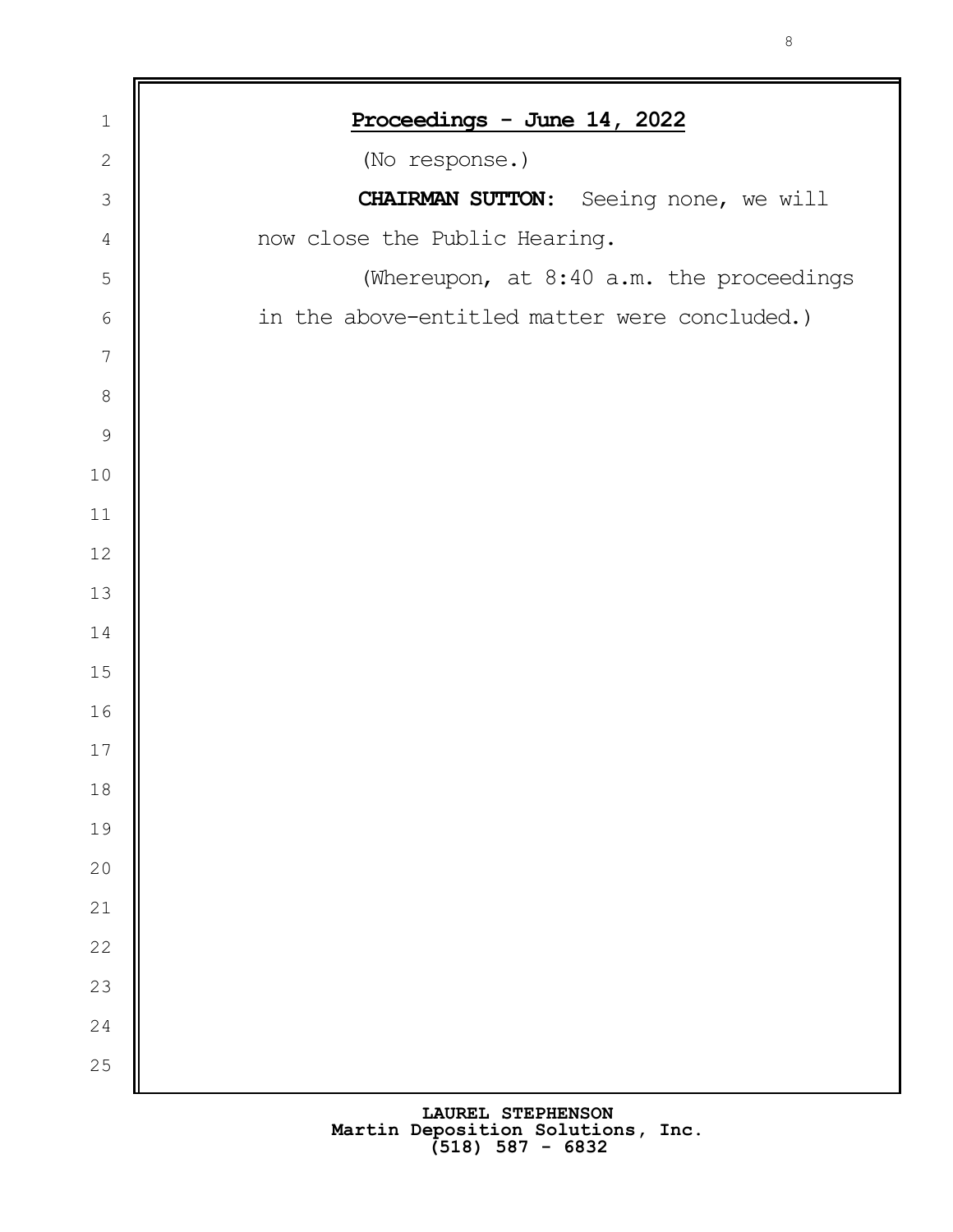| 1              | <u>CERTIFICATION</u>                                                      |  |  |
|----------------|---------------------------------------------------------------------------|--|--|
| $\overline{2}$ |                                                                           |  |  |
| $\mathcal{S}$  | I, LAUREL STEPHENSON, a Court Reporter and                                |  |  |
| $\overline{4}$ | Notary Public in and for the State of New York, do                        |  |  |
| 5              | hereby certify that the foregoing record taken by me at                   |  |  |
| $\epsilon$     | the time and place as noted in the heading hereof is a                    |  |  |
| 7              | true and accurate transcript of same, to the best of my                   |  |  |
| $\,8\,$        | ability and belief.                                                       |  |  |
| $\mathcal{G}$  |                                                                           |  |  |
| 10             |                                                                           |  |  |
| 11             | Laurel Stephenson                                                         |  |  |
| 12             |                                                                           |  |  |
| 13             | June 21, 2022<br>Date:                                                    |  |  |
| 14             |                                                                           |  |  |
| 15             |                                                                           |  |  |
| 16             |                                                                           |  |  |
| 17             |                                                                           |  |  |
| 18             |                                                                           |  |  |
| 19             |                                                                           |  |  |
| 20             | Martin Deposition Solutions, Inc.<br>Malta Commons Business Park          |  |  |
| 21             | 100 Saratoga Village Boulevard<br>Building 37, Suite 37C                  |  |  |
| 22             | Malta, New York 12020                                                     |  |  |
| 23             | Phone: (518) 587-6832<br>Toll free: (800) 587-6832<br>Fax: (518) 587-1539 |  |  |
| 24             | Website: Www.martindepo.com                                               |  |  |
| 25             |                                                                           |  |  |
|                |                                                                           |  |  |

**LAUREL STEPHENSON Martin Deposition Solutions, Inc. (518) 587 - 6832**

⋾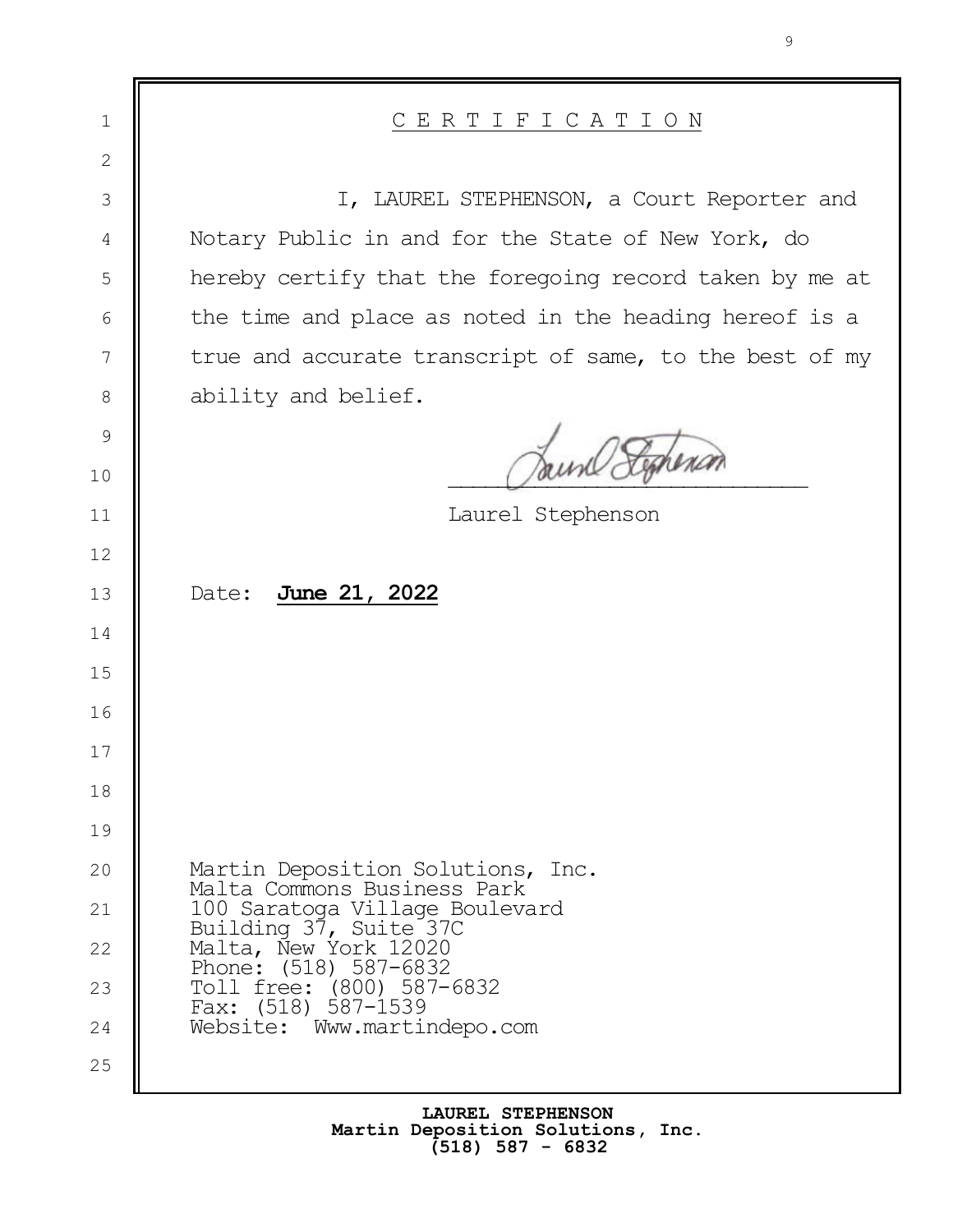**\$ \$3,000,000** [1] - 5:13 **\$3,921,500** [1] - 5:2 **1 1** [2] - 3:2, 4:7 **10th** [1] - 7:6 **11th** [1] - 5:22 **13** [1] - 4:13 **13.80-acre** [1] - 4:12 **14th** [2] - 3:8, 5:23 **18-A** [1] - 3:10 **1999** [1] - 5:23 **2 2** [2] - 3:2, 3:20 **2014** [1] - 5:23 **2022** [6] - 3:8, 3:21, 6:17, 6:19, 7:6, 7:9 **25th** [1] - 6:17 **260.-1-42.13** [1] - 4:13 **2nd** [1] - 6:19 **3 3** [1] - 3:2 **4 43,250-square** [1] - 4:16 **5 50** [1] - 7:10 **6 6th** [1] - 7:9 **A accordance** [2] - 3:10, 6:13 **according** [1] - 5:12 **acquire** [1] - 5:8 **acquired** [1] - 5:25 **acquisition** [3] - 4:11, 4:18, 4:24 **additional** [1] - 7:12 **address** [1] - 4:7 **Administrator**[1] - 7:3 **adopted** [1] - 5:22 **advertisement**[1] - 3:14 **advised** [1] - 3:23 **affected** [2] - 3:16, 6:18 **Agency** [14] - 3:6, 3:9, 3:22, 3:24, 4:10, 5:3, 5:16, 5:24, 6:2, 6:3, 6:7, 6:9, 6:21, 7:5 **Agency's** [3] - 3:15, 4:3, 5:21 **aggregate** [1] - 5:7

**Agreement**[2] - 6:4, 6:8 **amended** [1] - 5:23 **amount** [2] - 5:7, 5:11 **applicable** [1] - 5:20 **Applicant** [3] - 6:3, 6:4, 7:13 **application** [8] - 4:5, 5:12, 7:4, 7:6, 7:12, 7:15, 7:18, 7:25 **approved** [1] - 5:16 **Article** [1] - 3:10 **assets** [1] - 6:9 **associated** [1] - 4:23 **available** [1] - 7:7 **aware** [1] - 3:13 **B Ballston** [1] - 7:10 **borrowing** [1] - 5:6 **borrowings** [1] - 5:6 **BROBSTON** [1] - 7:17 **building** [1] - 4:17 **C Carminucci** [2] - 6:12, 7:2 **CARMINUCCI** [1] - 6:15 **Central** [1] - 3:18 **CEO** [1] - 6:25 **certain** [3] - 4:18, 6:8, 6:9 **certified** [1] - 3:20 **CFO** [1] - 7:2 **CHAIRMAN**[4] - 3:4, 6:20, 7:19, 7:22 **chairman** [2] - 6:15, 7:17 **Chairman** [1] - 6:24 **changes** [1] - 7:18 **Clifton** [2] - 3:12, 4:8 **comments** [3] - 3:23, 7:12, 7:24 **commercial** [1] - 5:20 **Company** [1] - 4:9 **considering** [1] - 5:3 **consisting** [1] - 4:10 **construct** [1] - 5:9 **constructed** [1] - 6:2 **construction** [2] - 4:15, 4:24 **Corporation** [1] - 4:6 **cost** [2] - 5:8, 5:10 **costs** [1] - 4:23 **Counsel** [2] - 6:11, 7:2 **County** [4] - 3:6, 3:8, 3:17, 4:14 **D Daily** [1] - 6:17 **date** [1] - 3:3 **dated** [1] - 3:20 **delivering** [2] - 5:5, 5:15 **Dennis** [1] - 7:16 **described** [1] - 5:21 **determined** [1] - 5:24 **Development<sup>2</sup>** - STEPHENSON **Martin Deposition Solutions, Inc. (518) 587 - 6832 deviation** [1] - 5:24 **District** [1] - 3:18 6:6 **installed** [1] - 6:2 **interest** [1] - 4:11 **interested** [1] - 7:8

**Duffy** [1] - 6:25 **E e-mail** [2] - 3:19, 3:24 **electronically** [1] - 3:24 **equipment** [1] - 4:19 **Equipment** [1] - 4:20 **Erinn** [1] - 6:22 **estimated** [2] - 4:25, 5:11 **executing** [1] - 5:5 **execution** [1] - 5:15 **Exemption** [1] - 5:21 **exemptions** [1] - 5:17 **Exhibits** [1] - 3:2 **F facilities** [1] - 5:20 **Facility** [6] - 4:20, 4:22, 4:25, 5:9, 5:25, **Fairchild** [1] - 4:7 **finance** [2] - 5:4, 5:8 **financed** [1] - 5:12 **foot** [1] - 4:16 **furnishings** [1] - 4:19 **G Gazette** [1] - 6:17 **General** [1] - 3:11 **granted** [1] - 5:17 **H Halfmoon** [2] - 3:17, 4:14 **Hearing** [9] - 3:5, 3:7, 3:14, 3:19, 4:2, 6:13, 6:16, 7:14, 7:23 **held** [1] - 3:8 **High** [1] - 7:10 **I IDA** [3] - 6:11, 7:2, 7:9 **identification** [1] - 3:3 **identified** [1] - 4:12 **Incorporated** [1] - 4:6 **Industrial** [2] - 3:5, 3:9 **initial** [1] - 6:5 **input** [1] - 7:23 **install** [1] - 5:9 **installation** [2] - 4:18, 4:24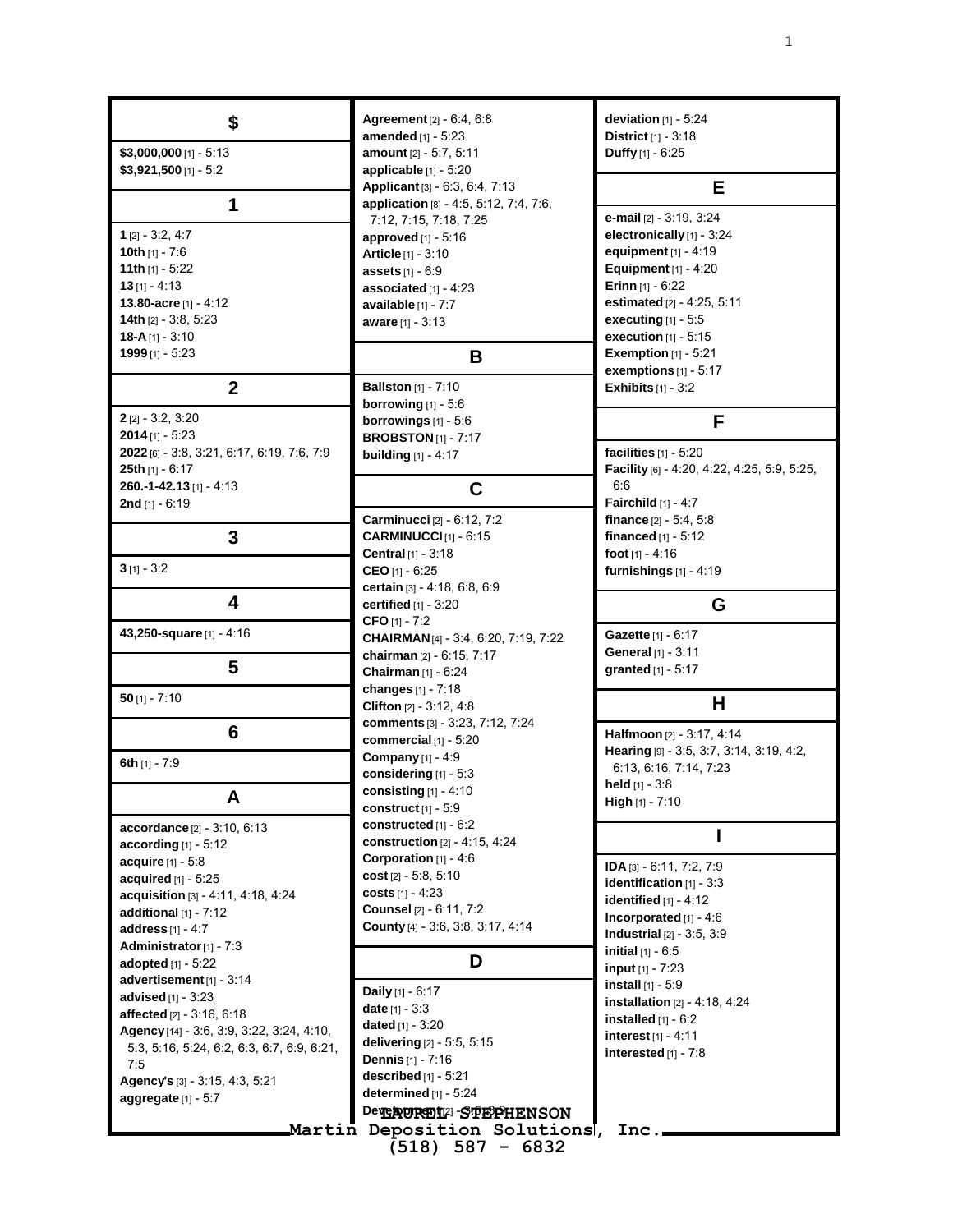| J                                    | October [1] - 5:23                                  | scheduled $[1]$ - 3:7                     |
|--------------------------------------|-----------------------------------------------------|-------------------------------------------|
|                                      | office [1] - 7:9                                    | School [1] - 3:18                         |
| <b>James</b> $[2] - 6.11, 7:2$       | open [1] - 7:23                                     | Scott $[1] - 6:25$                        |
| <b>Jeff</b> $[1] - 6:25$             | order [1] - 3:4                                     | <b>secure</b> $[1] - 5:6$                 |
| June [3] - 3:8, 3:20, 6:18           | Owner [1] - 5:6                                     | sent $[1] - 6:18$                         |
| jurisdictions [2] - 3:16, 6:18       |                                                     | service <sub>[1]</sub> - 5:20             |
|                                      | P                                                   | shall $[1] - 4:21$                        |
| Κ                                    |                                                     | Shenendehowa [1] - 3:18                   |
|                                      | parcel [2] - 4:12, 4:13                             | sold [1] - 6:3                            |
| Kevin [1] - 6:22                     | Park $[2] - 3:12, 4:8$                              | solely $[1] - 6:7$                        |
| Klein [1] - 6:22                     | parties [1] - 7:8                                   | Spa [1] - 7:10                            |
| Kolligian $[1]$ - $6:23$             | payable [1] - 6:7                                   | special [1] - 6:7                         |
|                                      | <b>Philip</b> $[1] - 6:21$                          | <b>Square</b> $[1] - 4:8$                 |
|                                      | pledged $[1] - 6.9$                                 | staff [4] - 6.25, 7:9, 7:13, 7:19         |
| land [2] - 4:12, 4:15                | Policy [1] - 5:22                                   | state [1] - 5:19                          |
| <b>Land</b> $[1] - 4:21$             | policy [1] - 5:22                                   | <b>State</b> $[1] - 4:7$                  |
| last [2] - 5:23, 7:5                 | portion [2] - 5:8, 5:18                             | <b>Street</b> [1] - 7:10                  |
| <b>Law</b> $[1] - 3:11$              | posted [2] - 3:22, 4:3<br>posting [1] - 3:15        | subject [1] - 5:24                        |
| leased $[2] - 4.17, 6.3$             | present [2] - 6:21, 6:25                            | submitted [2] - 3:23, 7:16                |
| $\text{legal } [2] - 3:14, 6:12$     | presentation $[1]$ - 7:11                           | sufficient [1] - 5:7                      |
| <b>letter</b> $[1] - 6:17$           | presented $[1]$ - 7:5                               | supporting $[1]$ - $7:7$                  |
| <b>Lewis</b> $[1] - 6:22$            | previously [1] - 7:15                               | <b>SUTTON</b> [4] - 3:4, 6:20, 7:19, 7:22 |
| <b>Loan</b> $[2] - 5:10, 6:10$       | principal [2] - 5:7, 5:11                           | <b>Sutton</b> [1] - 6:23                  |
| local [1] - 5:19                     | proceeds $[1] - 6.8$                                |                                           |
| <b>located</b> $[1] - 4:13$          | Project [13] - 3.16, 4.10, 4.21, 4.25, 5.4,         | т                                         |
|                                      | 5.9, 5.14, 5.17, 5.25, 6.4, 6.6, 7.5                | <b>Tabor</b> [1] - 4:13                   |
| M                                    | <b>proper</b> $[1] - 6:12$                          | <b>Tax</b> [1] - 5:21                     |
|                                      | <b>Properties</b> [2] - 3:12, 4:6                   | $\textsf{tax}$ [3] - 4:12, 5:19           |
| $M.J$ [2] - 3:12, 4:5                | provided [2] - 6:12, 7:14                           | taxing [2] - 3:16, 6:18                   |
| machinery [1] - 4:19                 | provisions $[1]$ - 3:10                             | <b>Tenants</b> $[1] - 6.5$                |
| mail [3] - 3:19, 3:20, 3:24          | Public [6] - 3:5, 3:7, 4:2, 6:13, 6:16,             | <b>tenants</b> [1] - 4:17                 |
| <b>mailing</b> $[1] - 4:7$           | 7:14                                                | therefore $[1]$ - $7:22$                  |
| <b>Manso</b> [1] - 6:23              | public [2] - 3:13, 7:24                             | thoughts $[1] - 7:13$                     |
| <b>March</b> $[1] - 5:22$            | published [1] - 6:16                                | three $[1] - 3.15$                        |
| <b>marked</b> $[1] - 3:2$            | pursuant $[1]$ - $6:4$                              | today [2] - 3:7, 6:21                     |
| material $[1]$ - 7:7                 |                                                     | together $[1] - 4:20$                     |
| members [1] - 6:21                   | R                                                   | <b>Tollisen</b> $[1] - 6:22$              |
| Michael [1] - 7:3                    |                                                     | <b>Tom</b> [1] - $6:22$                   |
| minutes $[1] - 4:2$                  | receipt [1] - 3:20                                  | total $[1] - 4.23$                        |
| Mortgage $[1] - 6.6$                 | received [2] - 4:5, 7:8                             | Town [2] - 3:17, 4:14                     |
| mortgage [3] - 5:5, 5:15, 5:18       | recording $[1]$ - 5:18                              | transcribed $[1] - 4:3$                   |
| mortgages [2] - 5:5, 5:16            | regarding $[1]$ - 7:4                               |                                           |
| MR [2] - 6:15, 7:17                  | regulations $[1]$ - $6:14$                          | U                                         |
| Municipal $[1]$ - 3:11               | relative [2] - 7:15, 7:24                           |                                           |
| mvalentine@saratogacountyny.gov      | repayment $[1] - 6:10$                              | undertake [2] - 4:10, 5:4                 |
| $[1] - 3:25$                         | request $[1] - 7:4$                                 | undertaking $[1]$ - 5:14                  |
|                                      | requested $[1] - 4:9$                               | Uniform [1] - 5:21                        |
| N                                    | respect [2] - 3:11, 5:18                            | <b>users</b> $[1] - 6.5$                  |
| need [1] - 7:14                      | response [2] - 7:21, 7:24                           |                                           |
| New [5] - 3:11, 3:12, 4:6, 4:8, 4:14 | <b>return</b> $[1] - 3:20$                          | $\mathbf v$                               |
| noted [1] - 4:21                     | review $[1] - 7.8$                                  |                                           |
| notice [3] - 3:22, 6:12, 6:16        | <b>Road</b> [1] - 4:13                              | <b>Valentine</b> $[1] - 7.3$              |
| <b>notified</b> $[1] - 3:19$         | Rod [1] - 6:23                                      |                                           |
| <b>Numbers</b> [1] - 3:2             |                                                     | W                                         |
|                                      | S                                                   | warehouse/flex [1] - 4:16                 |
| O                                    | sales [1] - 5:19                                    | website [3] - 3.15, 3.22, 4.4             |
|                                      | Saratoga [4] - 3:6, 3:9, 3:17, 4:14                 | West $[1] - 7:10$                         |
| obligation $[1] - 6:7$               |                                                     | writing [1] - 3:24                        |
|                                      | SBEAUREL STEPHENSON<br>Martin Deposition Solutions, |                                           |
|                                      |                                                     | $Inc.-$                                   |